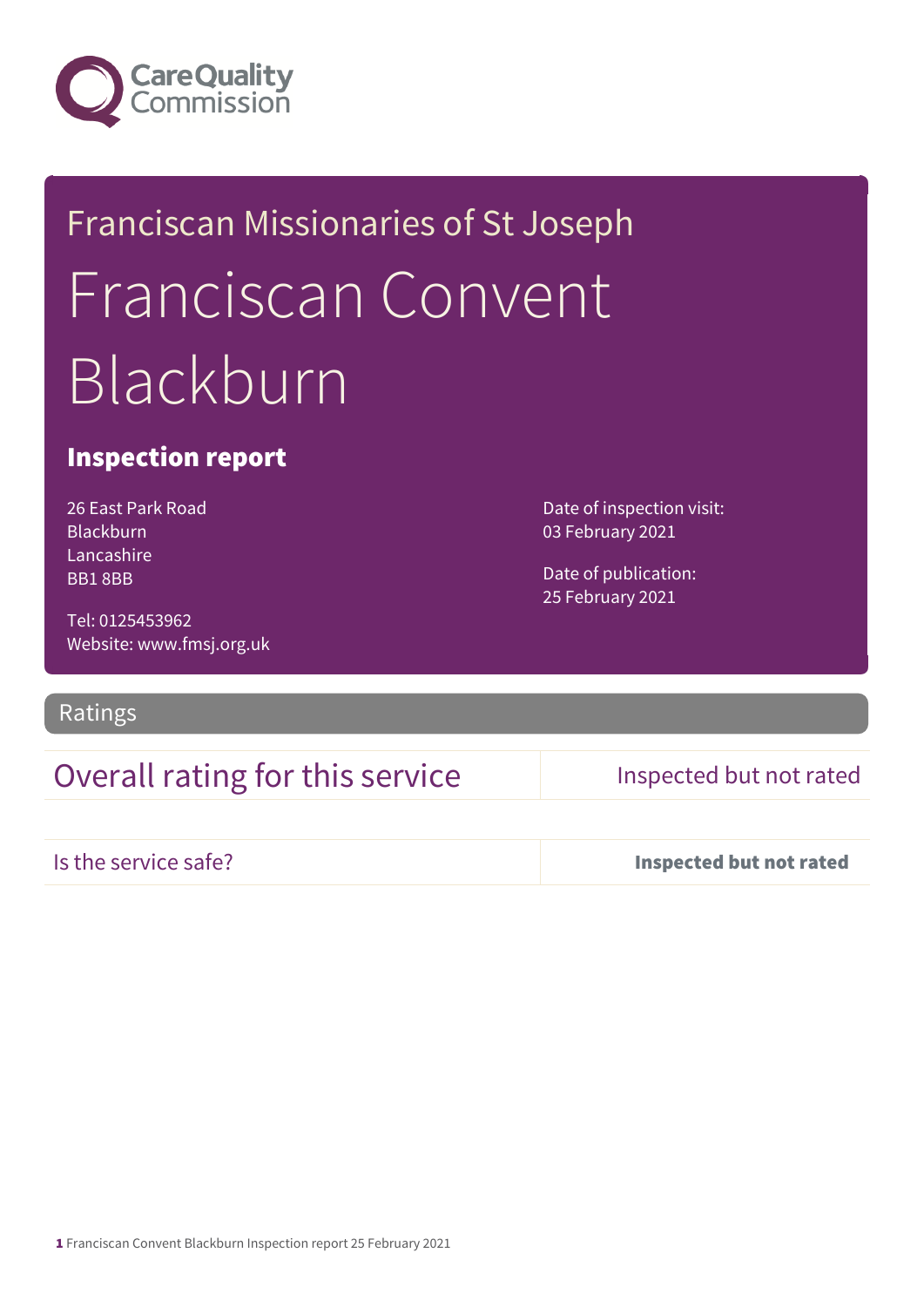## Summary of findings

#### Overall summary

Franciscan Convent – Blackburn is a residential care home registered to provide accommodation and personal care for up to 13 people. The Convent accommodates retired Sisters of the congregation of the Franciscan Missionary of Saint Joseph and women of different faiths. The communal rooms, Chapel and grounds are shared with the Convent community. At the time of the inspection, there were 11 people living in the home.

The registered manager had established robust infection prevention and control procedures which were understood and adhered to by the staff. Whilst the service was closed to all but essential visitors in accordance with Government guidelines, a room had been equipped with a screen to help facilitate safe visiting arrangements, when restrictions are eased. There was also clear signage for visitors and personal protective equipment (PPE) was available at the entrance to the home.

Admission to the home was completed in line with COVID-19 guidance. People were only admitted following a negative COVID-19 test result and supported to self-isolate for up to 14 days following admission to reduce the risk of introducing infection. The registered manager explained people's health and well being was carefully monitored during this time.

There were plentiful supplies of PPE and stocks were carefully monitored. Staff had been trained in infection control practices and posters were displayed throughout the home to reinforce procedures. We observed staff were using PPE appropriately and disposal arrangements were safe. There were sufficient staff to provide continuity of support should there be a staff shortage.

The layout of the service and the communal areas were suitable to support social distancing. The premises had a high level of cleanliness and was hygienic throughout. Housekeeping and care staff were following an enhanced cleaning schedule and there was good ventilation. The atmosphere of the home was calm and peaceful, and we observed staff were attending to people's needs.

The provider's infection prevention and control policies and procedures were up to date and audits had been carried out on a regular basis. The provider also had a business contingency plan and had developed guidance and risk assessments in relation to the current pandemic.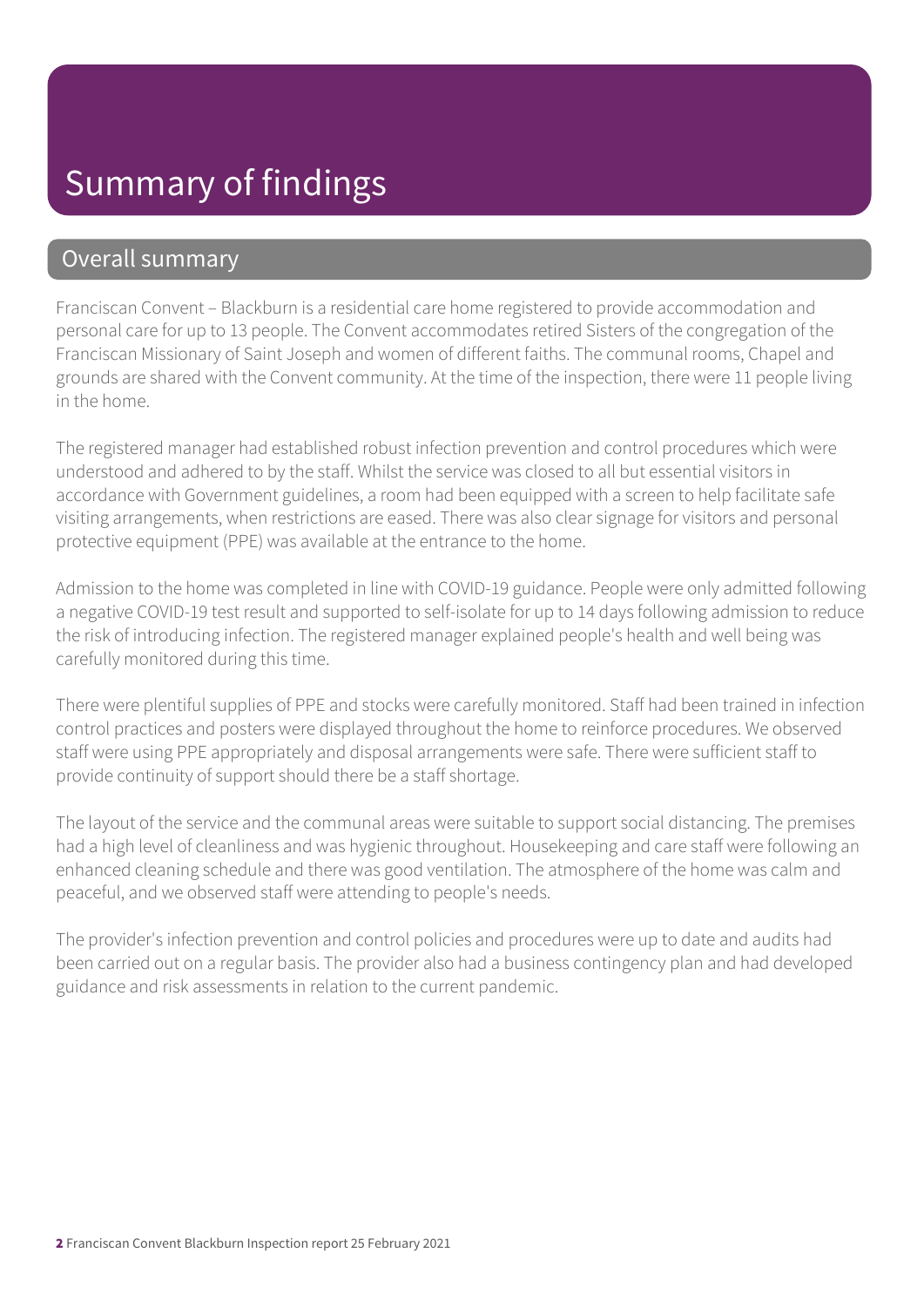#### The five questions we ask about services and what we found

We always ask the following five questions of services.

Further information is in the detailed findings below.

Is the service safe? Inspected but not rated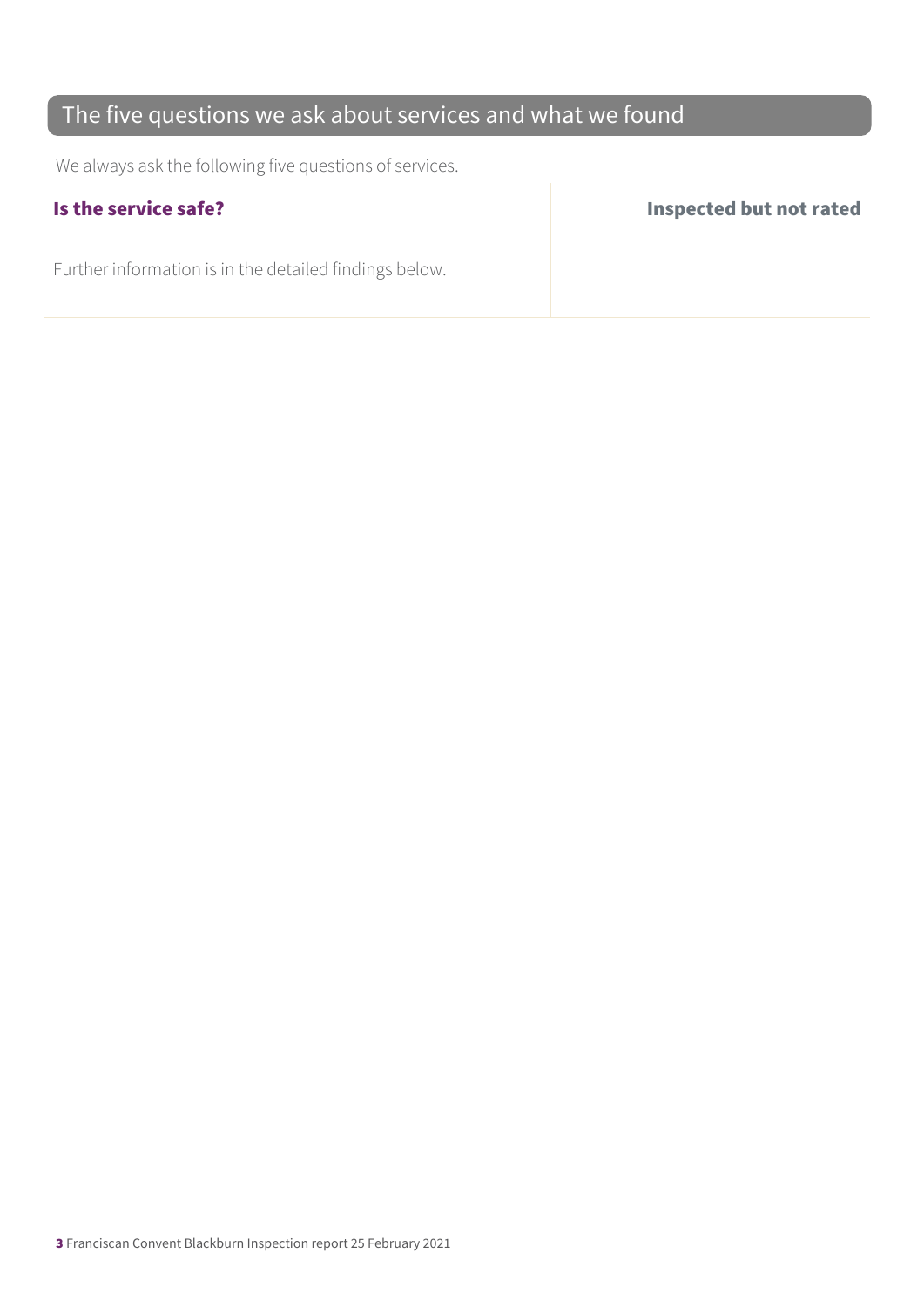

# Franciscan Convent Blackburn

Detailed findings

# Background to this inspection

We carried out this inspection under Section 60 of the Health and Social Care Act 2008 as part of our regulatory functions. This inspection was planned to check whether the provider is meeting the legal requirements and regulations associated with the Health and Social Care Act 2008.

As part of CQC's response to the coronavirus pandemic we are looking at the preparedness of care homes in relation to infection prevention and control. This was a targeted inspection looking at the infection control and prevention measures the provider has in place.

This inspection took place on 3 February 2021 and was announced. We gave 24 hours' notice of the inspection due to restrictions in place during the COVID pandemic.